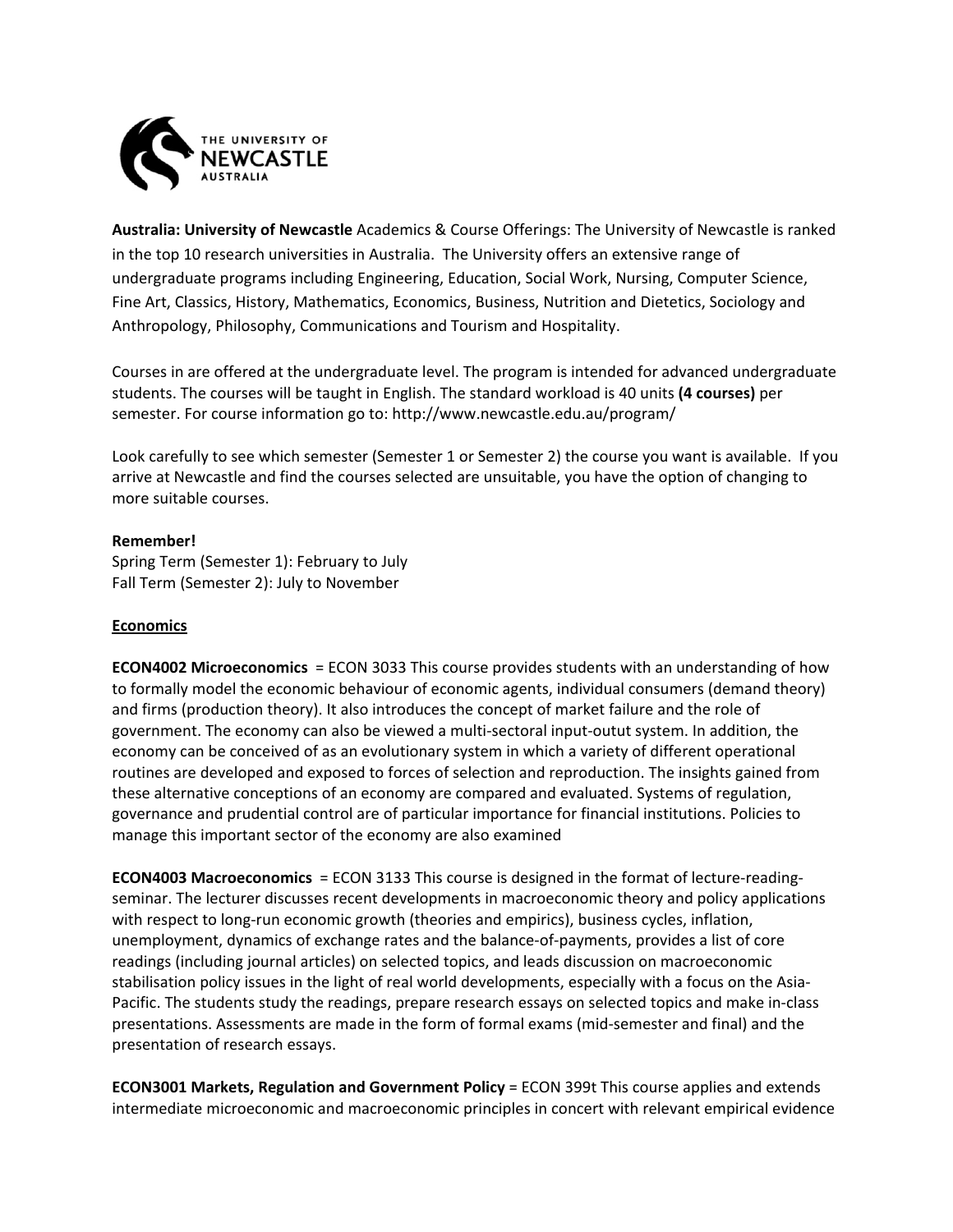to the analysis of contemporary issues in public policy. The role of government regulation to address efficiency and equity issues arising from the operation of markets is critically assessed. Students are assisted to independently access, analyse and synthesise appropriate resources and material, and opportunities are provided to write formal reports and essays and to defend their arguments in open discussion. Critical thinking, analysis and communication skills identified in the graduate profile become a major focus.

**ECON3002 Economic Development** = ECON 3843 Why are some countries rich and others poor? The course aims to answer this question by examining diverse frameworks for the economic development of different nations, particularly, the newly industrialised and emerging economies. While analysing the dynamics of economic growth and development, the course examines issues in economic underdevelopment and economic transition in a historical context. In addition, the role of institutions in economic development is discussed by drawing examples of countries under varied economic systems and development strategies. Case studies are drawn from across the world, in particular from Asia, Africa, and Latin America. A critical analysis is made with respect to the roles and interventions of international trade and financial institutions (such as the World Trade organisation, International Monetary Fund and the World Bank) in the design and implementation of development strategies. Governance issues and the activities of Non‐Government Organisations and their impact on social and economic development are reviewed. Attention is also given to the impact of sustained economic growth in the developing world and industrialised countries such as Australia.

**ECON2300 Intro Labour Economics** = ECON 3533 Introduces students to concepts and analytical foundations of labour economics. Topics covered include labour supply, labour demand, wage determination, labour force participation and discrimination, employment, unemployment, training and education, and earnings inequality.

**ECON3360 Australian Business History** = ECON 399t To provide an awareness of the rich historical heritage of Australian business and of the context within which this developed. The course is designed to demonstrate the relevance of an historical understanding to contemporary business structures and practice.

**ECON3004 Money and Banking** = ECON 3433 This course introduces students to the basic concepts and the principles of money, credit and banking (including central banking and monetary policy) with specific reference to countries of the Asia‐Pacific. Theoretical, operational, regulatory and policy aspects of banking/financial systems and their vulnerabilities to shocks (domestic and external) are discussed using contemporary examples.

**ECON3230 Financial Economics** = ECON 399t Provides a comprehensive treatment of the economics of asset markets and decision making under uncertainty. The course aims to focus on theoretical and applied financial economics and analysis, the integration of financial economic concepts and their use in applied finance and banking. Topics include financial risk management, banking regulation, financial crises and forecasting techniques used in financial markets.

**ECON3450 Econometric Modelling** = ECON 4743 Whether in government or business, econometric modelling techniques are used to generate results that aid strategic economic decision making in uncertain contexts. The Econometric Modelling course provides a thorough and critical coverage of all the modern econometric approaches to modelling time series and cross-section economic and business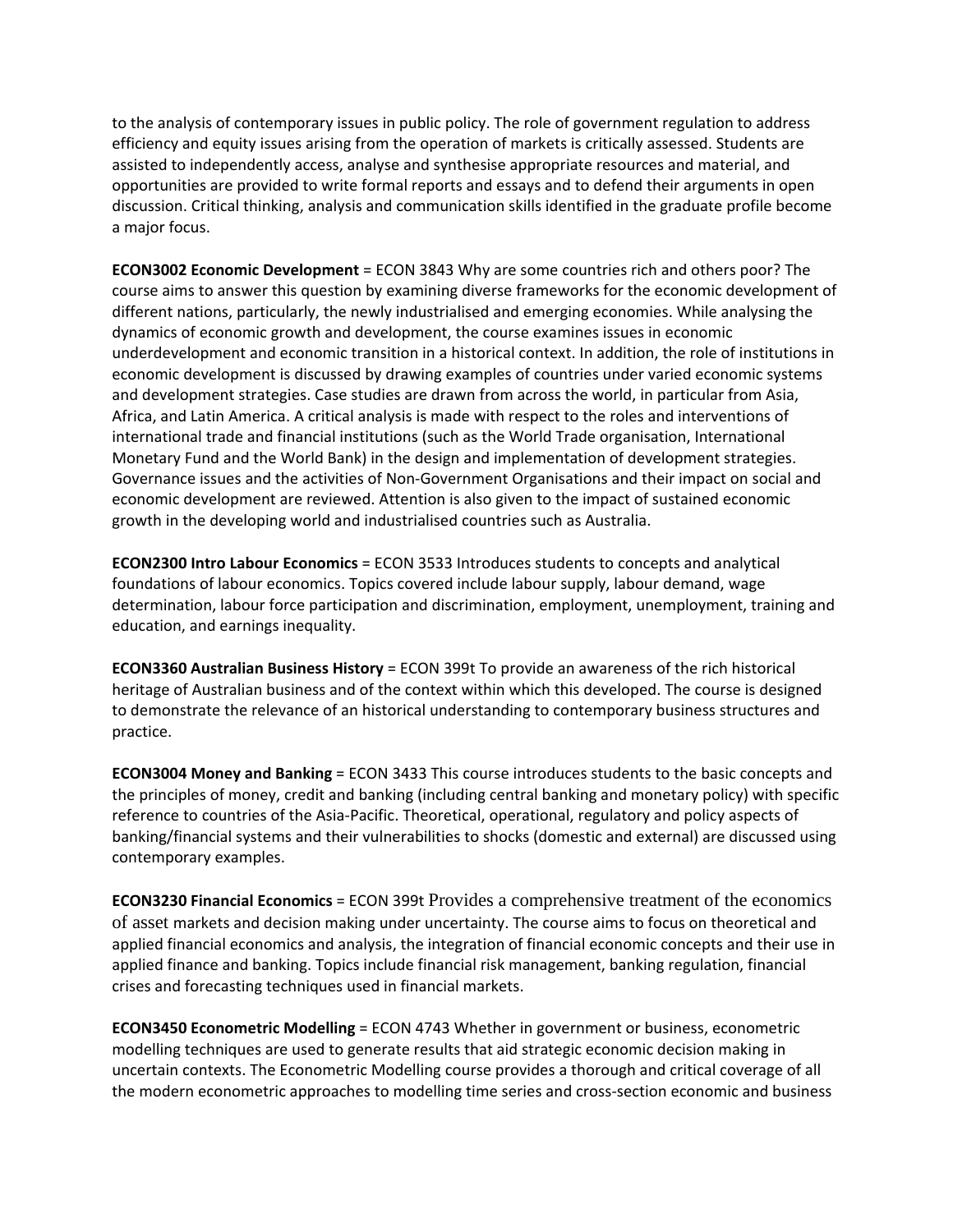data and employs diagnostic testing of the estimated models. Students engage in selecting and applying appropriate techniques to solve problems, justifying and communicating conclusions using economic arguments, theories and models

**ECON2520 Introduction to International Trade and Finance** = ECON 4643 Introduces international trade and finance, examining concepts, theoretical relationships and policy issues. Students investigate reasons for trade between countries and its effect on the general welfare, and also study monetary and macroeconomic aspects of international economic relations. Topics include trade policy, the foreign exchange market, forward exchange, the determination of exchange rates, and exchange rate policy.

**ECON3003 Global Trade and Finance** = ECON 4633 This course introduces students to the basic theories of international trade and trade policy with an emphasis on contemporary issues. Students will examine why and how nations gain from international trade in goods, services and assets. Simple models are used to analyse current issues in foreign trade with respect to commercial policies, tariff and non‐tariff barriers, economic integration, regional trade arrangements, and new trade issues such as labour standards, human rights, and environmental protection. This will involve an understanding of global capital markets, international parity relations and foreign investment. The contentious nature of international trading rules, exchange rate regimes, capital movements, and labour migration, and the roles of the World Trade Organisation, the International Monetary Fund and the World Bank are reviewed. The political economy of agricultural price support, export subsidies, and other issues are also analysed. Students are also introduced to debates over foreign trade risks, strategies for risk management and various methods of foreign trade financing.

**ECON3320 Environmental Economics** ECON 399t International, national, and local environmental policies have a major economic effect, with the costs and the benefits of policy alternatives being a central issue. Environmental Economics investigates economic theory and policy in respect of the use and protection of the natural and built environment. Topics include the reasons for pollution and how it might be controlled; the causes of resource degradation and resource management; issues in environmental policy evaluation; international dimensions of environmental problems and environmental economics in action. Students are encouraged to engage in critical and analytical approaches to both problem solving and policy design and evaluation.

**ECON3365 Business Forecasting** = ECON 4753 Forecasting is an integral part of business planning. This course is designed to provide students with a practical knowledge of the major quantitative techniques used in business forecasting, including extrapolation (such as moving averages, linear regression and exponential smoothing) and econometric methods, using regression techniques to estimate the effects of causal variables. Student will learn how to develop forecasting models, to estimate them using best‐ practice software, and to appraise their forecast accuracy. The course will benefit marketing, finance and economics students.

## **Finance**

**ACFI2070 Business Finance** = FINN 3013 The key intent of business finance is to maximize firm value while reducing firm risk. Focused particularly in the context of the business entity, Business Finance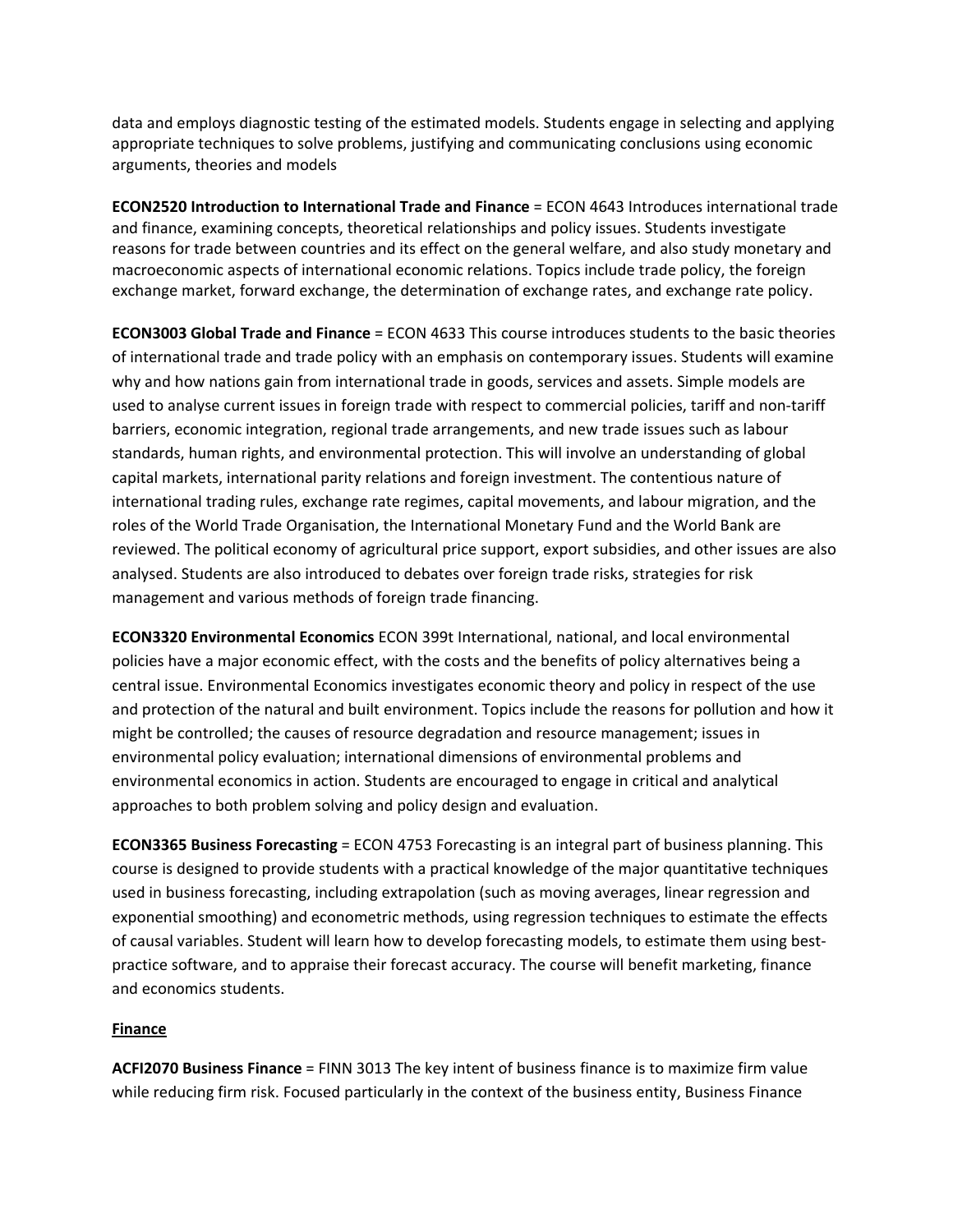introduces the theory and practice of securities markets, valuation, and execution of optimal investment decisions. Investment goals, investment evaluation techniques, security characteristics, financial mathematics, modern portfolio theory, the capital asset pricing model, and security valuation techniques are included within the array of topics.

**ACFI2080 Corporate Finance** = FINN 3603 All firms face decision making when determining which projects offer the greatest investment. ACFI2080 expands across the financing decisions of firms, considers the implications of competitive markets for management, the effect of dividend policies, the management and use of the cost of capital, the impact of mergers and acquisitions, and the management of international finance. Students engage in problem solving and decision making techniques reflective of current professional practice.

**ACFI3130 Investments** = FINN 3063 Investment concerns financial decision‐making about where to place wealth to provide for future returns. Students develop an understanding of binomial option pricing, the Black‐Scholes option‐pricing model, put‐call parity for equity options and are introduced to currency options. The use of futures and options, payoff structures for options and arbitrage bounds will also be examined. Focus is given to options on futures. Students engage in independent or collaborative work processes developing communication experience reflective of professional practice.

**ACFI3190 Financial Institutions Risk Management** = FINN 3053 Effective firm wide risk management sustains financial institutions. This course provides an overview of financial markets and the role of financial institutions, liquidity management, the use of financial derivatives in the management of interest rate risk, financial institutions liability management, management of the securities portfolio, credit analysis, management of the loan portfolio, management of bank capital, an overview of financial institutions regulations and issues in international banking. International perspectives to risk management and building skill in problem solving and decision making will be developed.

**ACFI3140 International Finance** = FINN 3703 In an increasingly global business world, awareness of the most important dimensions of international finance is vital. This course exposes you to the advanced aspects of corporate financial management in an international setting such as currency loans hedged with options and real exchange rates. International Finance equips you with both the knowledge and the technical skills required to understand and analyse a range of relevant financial issues within the global environment.

## **Management**

**IRHR2010 Introduction to Industrial Relations** = MGMT 399t The effective management of complex employment relationships is a critical function in contemporary organisations. The course introduces industrial relations delineating its essential concepts. In so doing, it considers the historical dimensions of work and the employment relationship, and the origins and the development of industrial relations up to the present time. Particular detailed attention is given to the present day structures and characteristics of employee representation, management and employers' associations. This is complemented by an examination of the role of the state, and how recent systemic changes affect state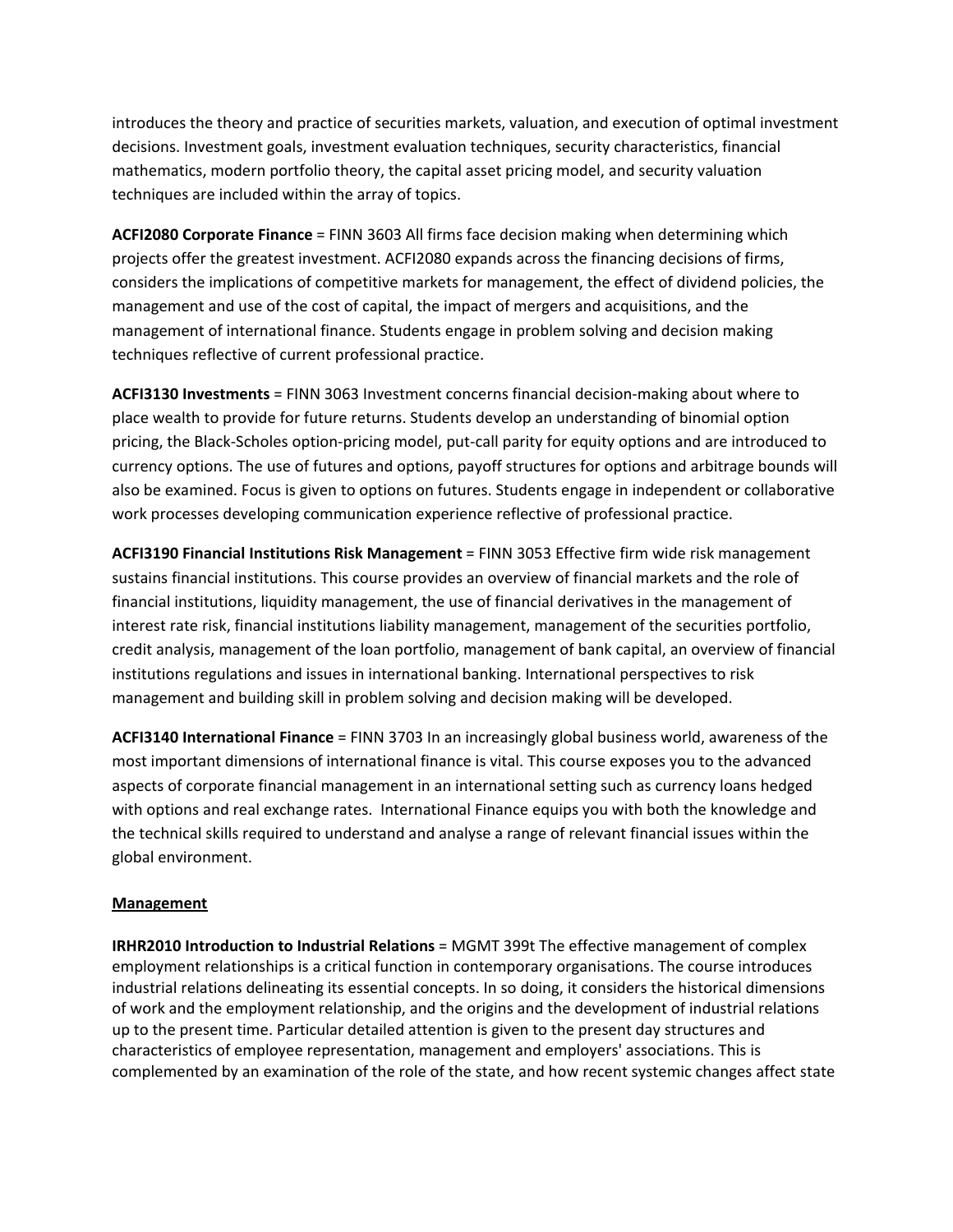regulation and the workplace. The problem based learning structure allows you to develop your inquiry and communication skills

**IRHR2270 Human Resource Management** = MGMT 399t Human Resource Management links people‐ related activities to business strategy. The course develops a critical understanding of the role and functions of the various human resource activities in an 5rganization, providing students with a comprehensive review of key HRM concepts, techniques and issues. Topics include job analysis and design, recruitment and selection, evaluation, performance management, occupational health and safety, and the strategic contribution of HRM to 5rganizational performance and evaluating HRM effectiveness. Working with contemporary case studies, students not only engage in collaborative and individual work processes but use communication and discourse characteristic of the HRM context and environment.

**MNGT2001 Business Strategy** = MGMT 399t Business Strategy analyses how business enterprises use competencies and capabilities to create and sustain competitive advantage in contested markets. The focus is on both the firm's behaviour and managerial decision‐making, which determine the boundaries of the firm (what the firm does and does not do); the design of the firm's internal architecture of control and information flows; the geographical reach of the firm; and the firm's product mix and diversification. The growth of the firm is placed in the context of competitor analysis, environmental changes, and the firm's learning, research, differentiation and innovation strategies. Business Strategy emphasises the development of decision making, problem solving and communication attributes.

**IRHR3000 Applied Human Resource Management & Employment Relations** = MGMT 399t Contemporary human resource management defines a holistic approach to employment relations. The concepts and theories of HRM and ER and their subsequent application to the current cooperation of HRM and ER are examined. Through experiencing relevant case studies of selected industries and enterprises, and responsiveness with local practitioners, students apply and enhance their independent and collaborative work processes and problem solving & decision making skills.

**IRHR3510 Human Resource Development** = MGMT 399t People performance within organisations is a source of long term competitive business strength. Human Resource Development examines the activities and processes that impact on organisational and individual learning. The focus is on interventions which change, or improve the ability to change organisational behaviour. Interventions can range from the strategic to the functional areas of training and development. Topics include the strategic role of human resource development, organisational and individual analysis, adult learning styles, technology and learning, management education, vocational education and training. Communication and group management techniques are emphasised as important attributes for the HRD professional. All students engage in trainer competencies through developing and implementing experiential sessions for small groups.

**IRHR3540 International Human Resource Management** = MGMT 399t Aims to develop a critical understanding of the role and functions of the various personnel/human resource activities in an international context. It provides an overview of the comparative and human resource management issues associated with operating in an international business environment. In doing so, the course addresses the literature in Human Resource Management, Organisational Behaviour and Comparative Management. The field of International HRM is a relatively new area of academic/professional interest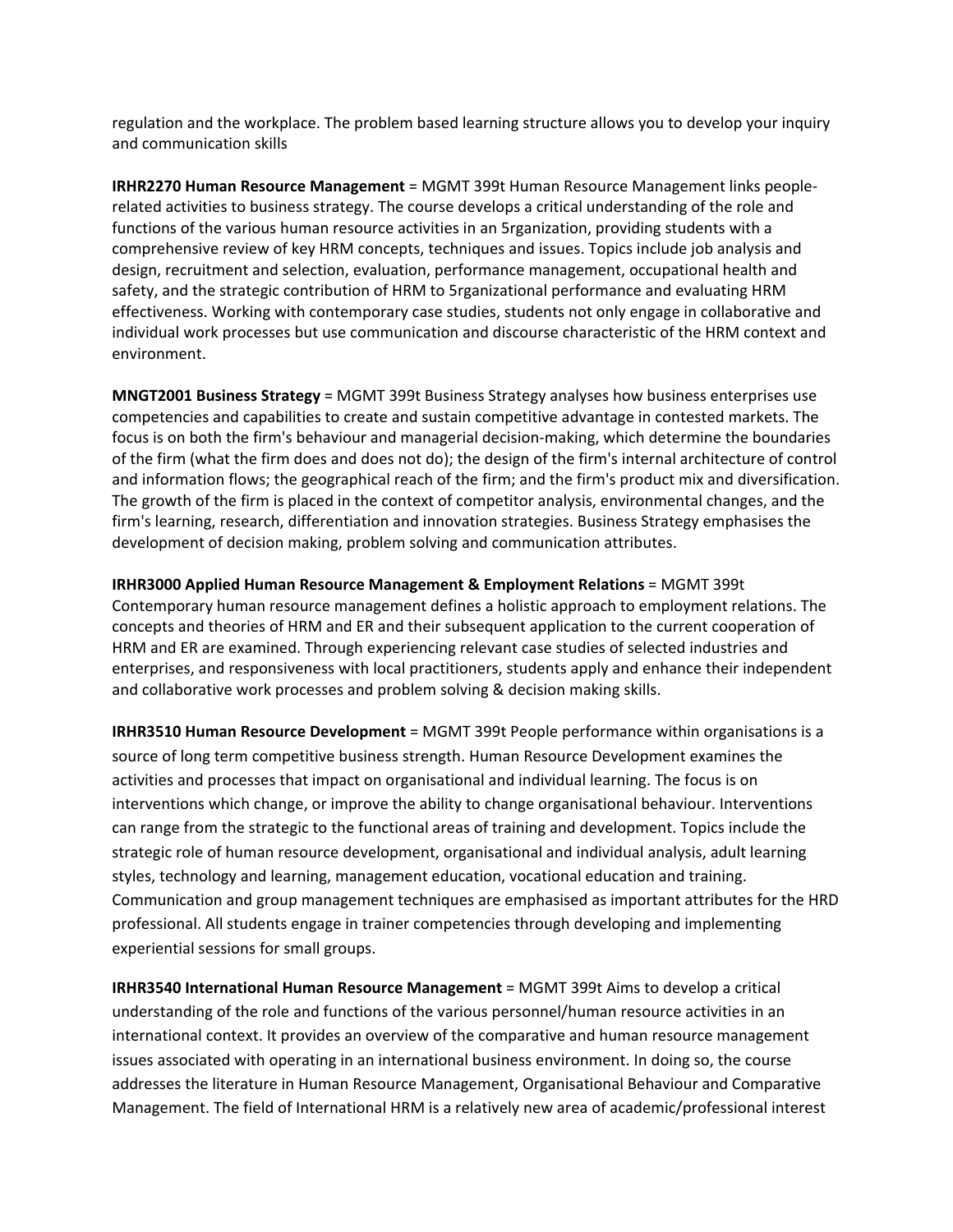and the course will draw on case and reading material. Case studies will be used to expose students to the various human resource management issues that emerge when organisations operate in an international context.

**MNGT3002 Knowledge Management** = MGMT 399t Knowledge is a distinct key to competitive business advantage. Knowledge Management sensitizes you to the importance and practice of the development and management of non-tangible worth (principally human-based knowledge) in modern organizations. The need for reciprocal concern for both structures and processes is important for dealing with organizational change and development. Recognizing graduate needs expressed by industry, the development and application of both technical and people management skills within Knowledge Management environments is emphasised. Critical discussion and analysis of key theoretical and practical aspects of knowledge management enhances problem solving and communication attributes valued within the profession.

**IBUS3002 International and Geopolitical Risk Global** = MGMT 399t companies continually face an increasing variety of business, political, economic and security risks that can directly ipact both operation and profit. This course identifies and analyses the multi‐level risk environments facing today's global businesses and investigates strategies to identify, assess, manage and mitigate international and geopolitical risk Focusing upon multinational enterprise and expropriation, sovereign risk and corruption, political and regulatory risk, brand and corporate reputation risk; financial and economic risk; risk from NGOs; consumer, human right and protest group risks; terrorism risk, students investigate the various analytical approaches involved in designing risk identification systems, reporting and monitoring protocols, and how risk is able to be assessed, prioritized and effectively managed.

**IBUS3003 International Business Operations** = MGMT 4583 More and more companies are expanding their business operations beyond national environments. When operating globally and providing for a global market, varying factors and issues come into play. This course introduces you to practical operational issues related to conducting business internationally. International logistics, supply chain management, export procedures, and project management as they relate to both the flow of goods and services are central topics. Cross cultural perspectives are emphasised with learning experiences planned to develop important communication and interpersonal skills. Contemporary scenarios, cases, and hands‐on exercises are methods utilised to provide you with an integrative understanding of international operational environments and associated complexities.

**MNGT2002 Business Venturing** = MGMT 3933 The review of business fundamentals and the basic ingredients of a business plan are vital for sustainable enterprises. Business Venturing examines the processes of creating new business enterprises bringing together many concepts including the business idea, relevant resources, personal commitment and entrepreneurial drive, and a marketable product or service. Emphasis will be placed upon understanding the most essential aspects of each concept and the implications for application in relevant business contexts.

**MNGT3004 Organisational Structures and Design** = MGMT 399t The fundamental issues of organisation structure and design are examined exposing students to the various theories and models underlying trade‐offs and choices in organisation structures. The course delineates the problems which arise in designing effective organisations and addresses the central issues of the relationship between the structures and processes of organisations. Critical discussion, analysis, and experiential exercises enhance your knowledge, skills and attributes.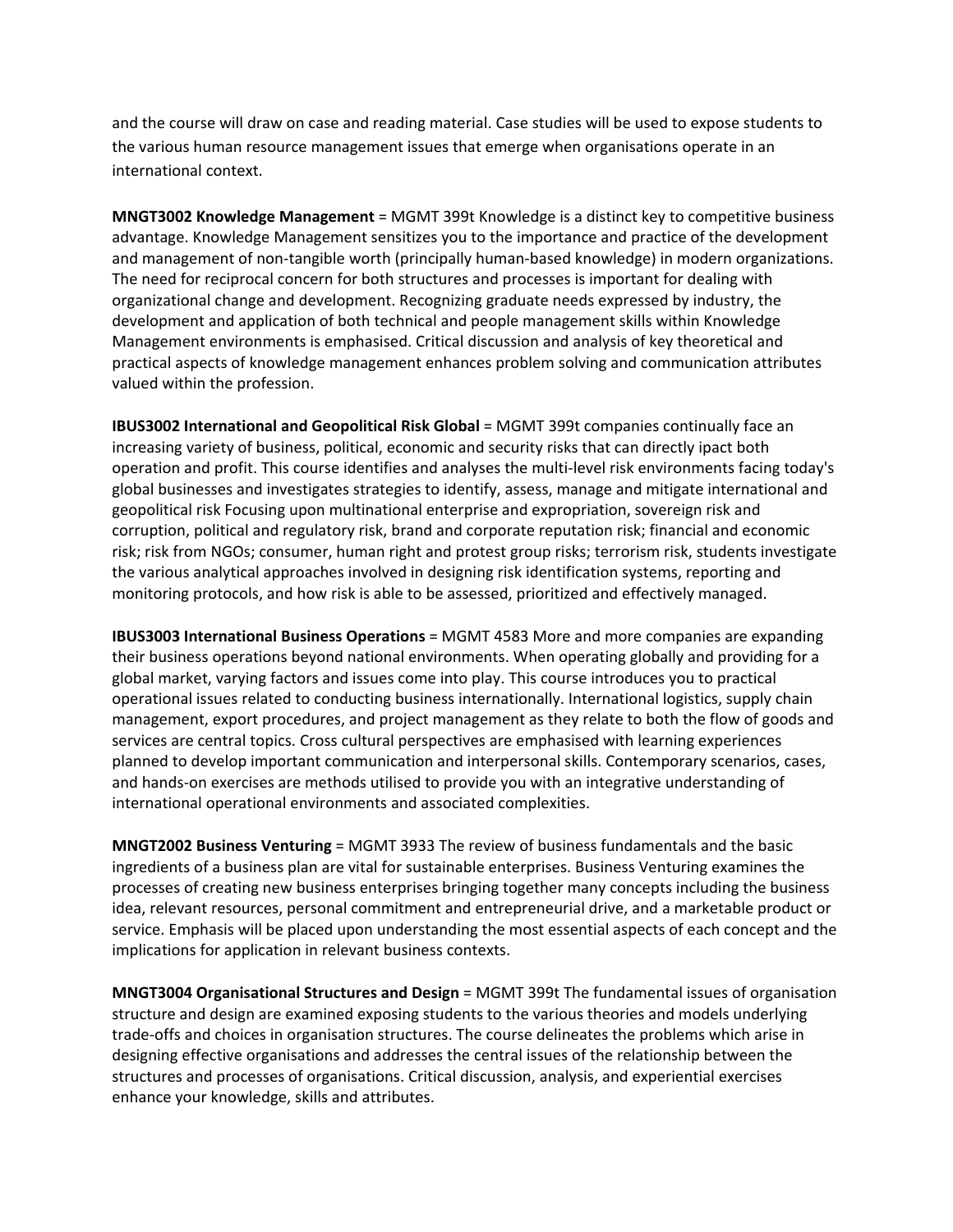**IRHR3035 Managing Diversity Management** = MGMT 399t of diversity impacts both organizational performance and environment. This course aims to introduce you to a range of theoretical and applied approaches from various disciplines, so you can analyse workforce diversity in modern organisations and then design, evaluate and implement strategies to manage workforce diversity. Federal and state interventions which address labour market inequality and issues of gender, culture, disability, age and work/life balance etc, especially in Australia, are analysed. How diversity is managed at an organisational‐level is the principal focus of the course. The social, legal and equity issues relevant to managing diversity in enterprises from both a national and international perspective will be addressed.

**MNGT3003 Leadership and Entrepreneurship** = MGMT 4253 The nature of leadership and entrepreneurship exposes differences and similarities evident in the behaviours, strategies and achievements of leaders across a wide range of settings, including organisational size, industry type, strategic focus, and cultural orientation. The theories and practices in modern global organisations, inclusive of those strategies underpinning entrepreneurship, not just within new, independent small businesses, but also within medium‐size and larger organisations are examined. Students engage in critical analysis, discussion and experiential exercises developing valued professional knowledge and attributes.

**MNGT3005 Managing Organisational Change** = MGMT 4263 Change is the only constant. (Diogenes Laertius) Managing Organisational Change examines the theories, frameworks and models of change within the organisational setting and addresses the viability of the contemporary organisation. The increasing dynamism of external and internal organisational environments is seen as both a strategic determinant and rationale for change within organisations and seeks to show how and why managerial responses to such dynamism are increasingly centred on the successful management of change processes. In this context, we explore the mechanisms of change and improvement in organisations, engaging in workshops, case studies, and experiential exercises designed to bridge the gap between theory and practice.

**IRHR3040 Negotiation and Advocacy** = MGMT 399t To address business problems, the key is not just to solve them short term but to employ the most sustainable, workable and productive solutions. This course analyses negotiation, mediation and advocacy from a theoretical basis to practical application. It addresses issues in the immediate workplace and in the wider system of enterprise bargaining, awards, and industrial tribunals. Topics include: the nature and sources of conflict, the skills of negotiation, mediation and advocacy, distributive bargaining and interdependence, planning and strategy, communication and persuasion, power in negotiations, third party intervention and the ethics of negotiation and advocacy. Adopting a problem based learning approach using relevant cases and experiences, the course emphasises the importance of communication as an essential attribute. Due to the nature of teaching methods, enrolments in this course will be limited to a maximum of 40

**LEGL3111 Employment Law** = BLAW 399t Governments construct the labour relations framework through legislation and regulation. Employment Law examines the contract of employment and the various sources of law that interact with and have an impact upon the relationship between individual employer and employee; legislation, awards, industrial agreements and the common law of contract.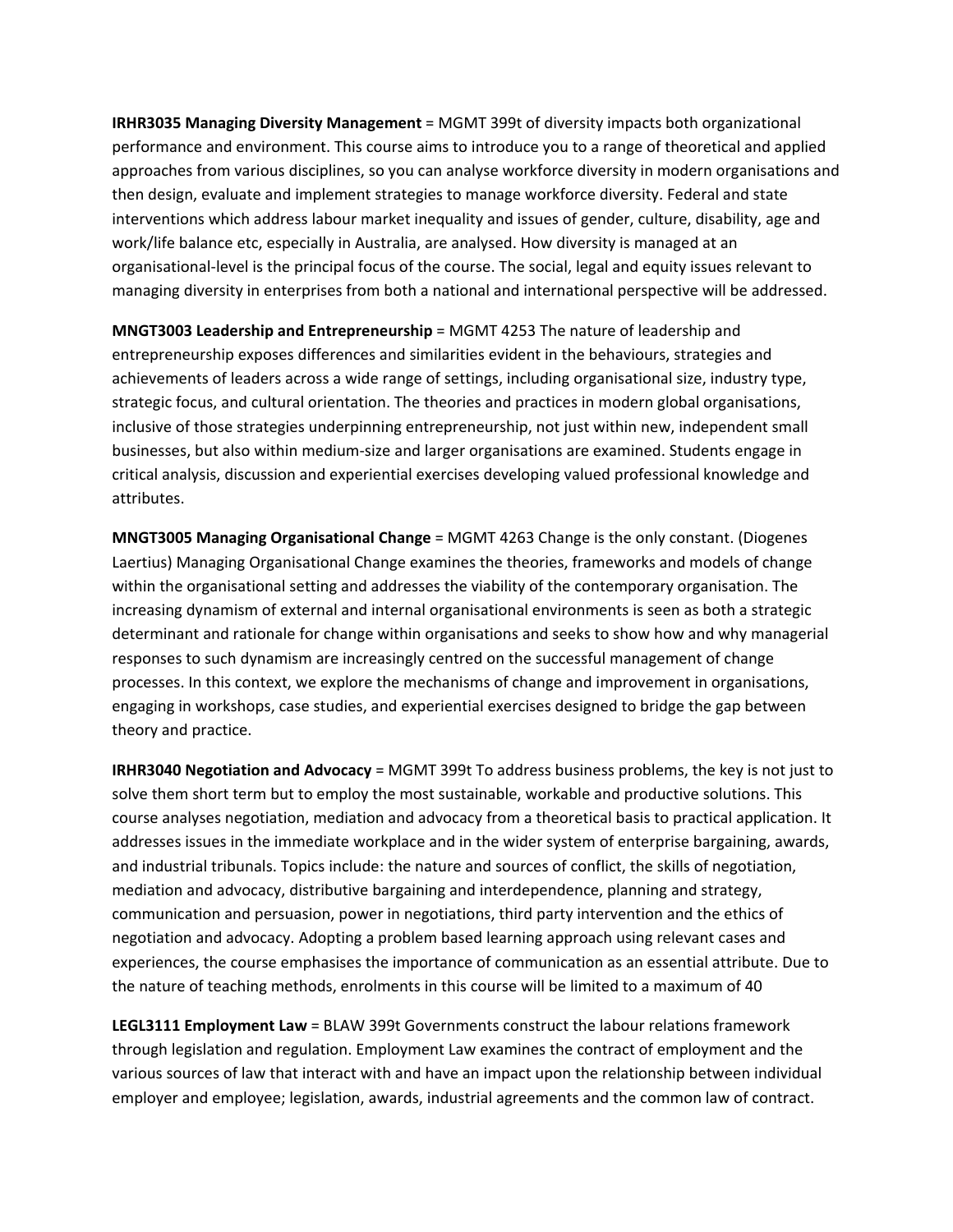Adopting a problem based learning approach using contemporary case studies accommodates the development of research, analysis and communication attributes.

# **Information Systems**

**EBUS2000 Information and Communication in Business** = ISYS 399t Introduces information and communication technologies (ICTs) that are used to support organisations, and discusses how they are used: ‐ within organisations ‐ to streamline interactions between organisations ‐ to compete in an increasingly connected and competitive world. Provides practical experience in using a selection of ICT applications that support business. This course has essential criteria in the Final Examination.

**EBUS3010 Strategic Business Systems** = ISYS 399t Investigates the role of information and use of technology within an organisation from a management perspective. Topics include the links between information, technology and organisational structure. Strategic and operational planning for ICT. Investigates the use of technology and information systems within an organisation from a management perspective. Topics include: \*The changing role of IT in Business, from efficiency to effectiveness to paradigm shifts. \*Strategic Use of Information Resources \*ICT to make Business Efficient (Transaction Processing, TQM, BPR, MRP) \*Utilisng Information, Data Warehousing & Management Reporting Information Systems Strategy \*The MIS organization \*ICT changing organisations (outsourcing, strategic alliances, outsourcing/insourcing)

**INFT3150 Business Analysis** = ISYS 399t This course introduces the skills and techniques which the contemporary manager and ICT professional need if they are to efficiently and effectively utilise Information and Communication Technologies (ICT) within their business. The course draws upon the business analyst's body of knowledge (BOK) defined by the International Institute of Business Analysts. Three major areas are covered: ‐ business analysis, including problem‐solving techniques ‐ defining and documenting business requirements ‐ business system design and implementation.

**DESN2270 Web Multimedia Multimedia** = ISYS 399t on the Web is already central to e‐business, entertainment and education. With broadband delivery and real-time, immersive environments escalating, the application of Web Multimedia is set to explode. This course provides an introduction to the area of Multimedia on the World Wide Web. It will attract students from diverse backgrounds who are interested in the multi‐disciplinary nature of the creative professions and looking for a career in the applications of new media

**EBUS2010 eCommerce** = ISYS 399t Examines key trends and developments emerging in the rapidly expanding field of information technology, and the opportunities these trends offer to enhance and develop inter‐business interactions, as well as government, not‐for‐profit and community organisations. Focuses on the identification and analysis of information technology trends, developments, opportunities, and appropriate strategies for implementation.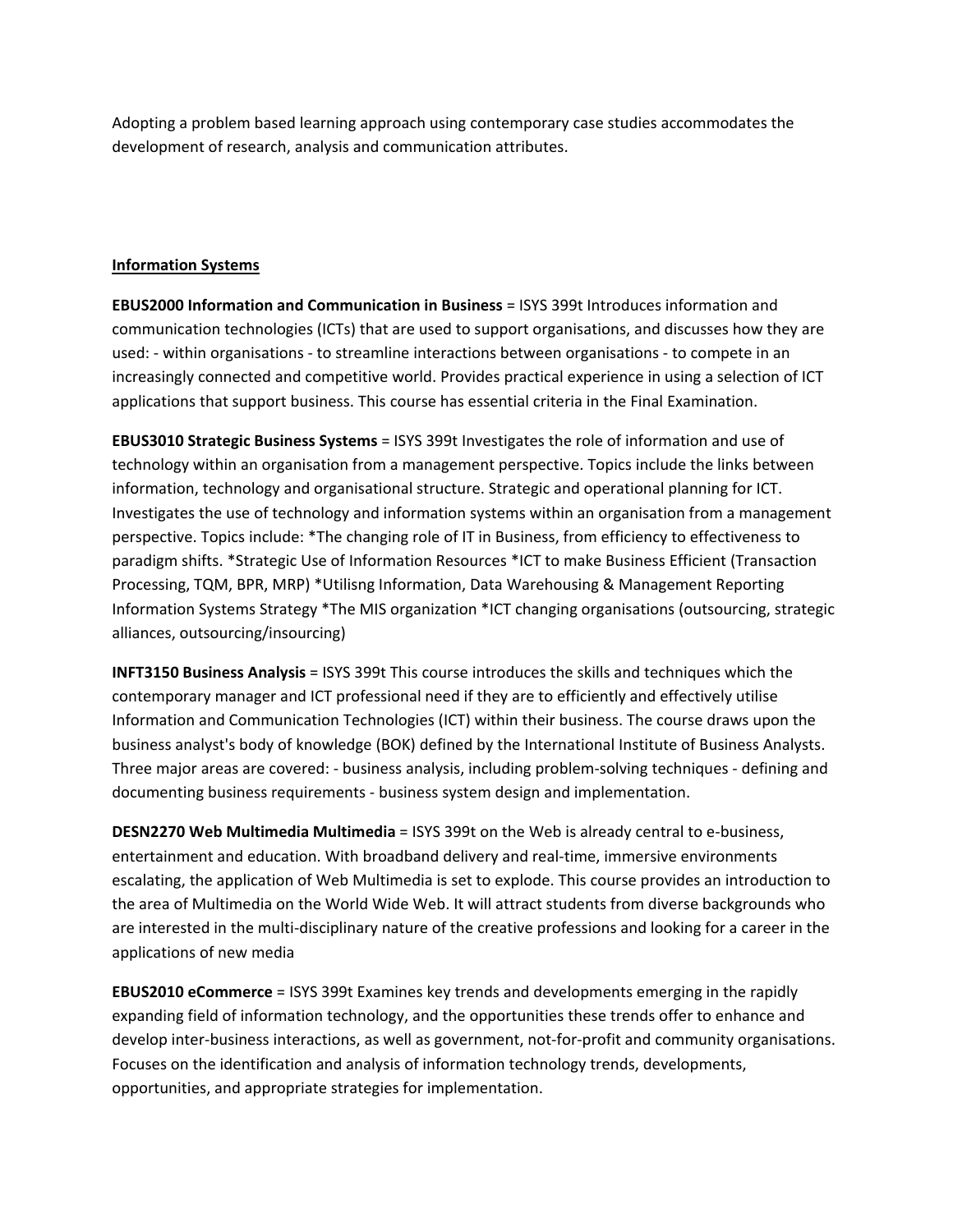**INFT2009 Systems and Software Development** = ISYS 3293 The course covers the development of information systems and/or their software components. Whilst the course introduces students to the whole systems development process, it focuses on the elicitation and initial modelling of an information system's requirements that enable identification of information problems and the subsequent analysis and modelling of an efficient solution to those problems. The approach follows the object‐oriented (OO) methods expressed by the Unified Process software development life‐cycle. The course builds on previous course knowledge obtained in INFT1001, extending the students' previous exposure to uml (Unified Modelling Language) models to include all the software aspects of an information system. The course addresses the complete methodology of the Unified Process, including its methodological deliverables, models and tools, with exposure to manual and automated diagramming and modelling techniques. It critically examines the issues and professional responsibilities that need to be considered at different phases in the development of an information system for an organization, including the impact of the system on its intended users and maintenance of quality.

**INFT2040 Database Management Systems** = ISYS 4283 Provides students with theoretical knowledge and practical skills in the use of databases and database management systems in information technology applications. The logical design, physical design and implementation of relational databases are covered as well as some of the challenges and problems in the design and operation of enterprise level database systems. This course has essential criterion in the final examination.

**INFT3007 The Information Resource** = ISYS 4463 Investigates data representation and data retrieval, and update and archival mechanisms for a range of information types. Integration and connectivity issues associated with different information resource architectures are also explored. Concepts are illustrated using current Data Base Management System (DBMS) platforms.

**INFT3100 Project Management** = ISYS 399t Professionals, whether they are working in the sciences, business, engineering, information technology, health or education, typically work in teams to complete projects. This course introduces and examines the technical and socio‐cultural dimensions of Project Management. It will provide understanding and skills in project and team management and integrate these with the student's existing domain expertise. Students experience all aspects of the Project Life Cycle through the completion of integrated unifying exercises.

**INFT3920 Contemporary Issues in Information Technology** = ISYS 399t This course investigates a number of contemporary issues in the rapidly changing information technology environment. Considers social and ethical issues in information technology. It also investigates in depth a number of topical theoretical issues and practical information technology tools and broadens students' perspective and skills.

**MNGT3004 Organisational Structures and Design** = ISYS 4283 The fundamental issues of organisation structure and design are examined exposing students to the various theories and models underlying trade‐offs and choices in organisation structures. The course delineates the problems which arise in designing effective organisations and addresses the central issues of the relationship between the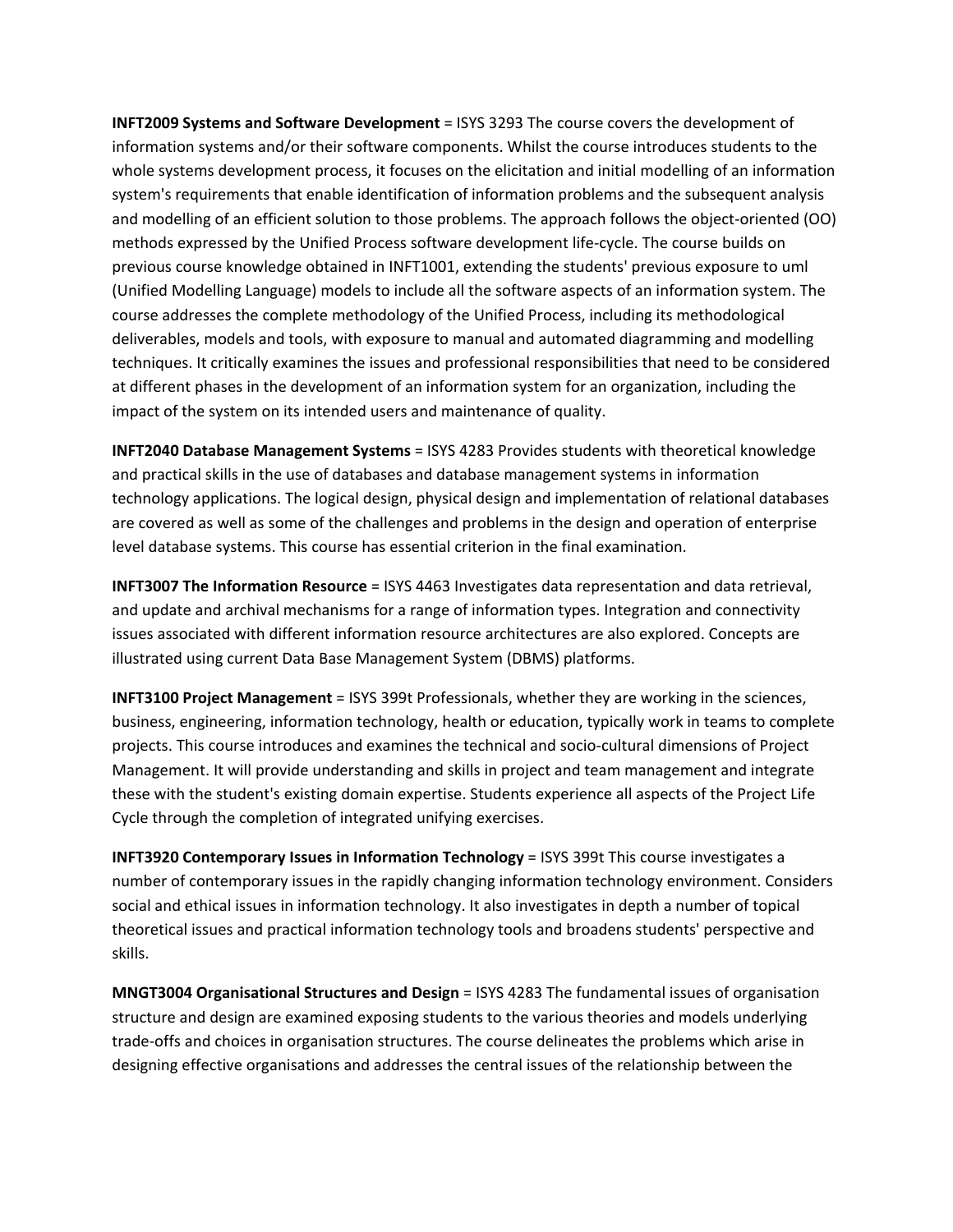structures and processes of organisations. Critical discussion, analysis, and experiential exercises enhance your knowledge, skills and attributes.

**INFT3201 Multimedia Transmission, Storage and Management** = ISYS 399t Producers of digital entertainment materials have to cater for a varied audience using a range of equipment. This course concerns the analysis and design of digital systems primarily for video and audio datatypes. It investigates the demands and requirements placed on the technology to match human sensory capabilities. The impact of various technology such as mobile computing on the acquisition, processing, distribution and presentation of multimedia data is also covered.

**INFT3302 Multimedia and Animation** = ISYS 399t Multimedia and animation are important parts of the entertainment, design and IT industries. Computer‐aided animation, special effects, lighting, spatial relationships and 3D‐model construction all fall within the role animation plays in today's multimedia and digital content creation. This course emphasises the design and implementation of 2D and 3D‐ animation for a wide variety of multimedia products. The outcome of the course is the production and implementation of a variety of animations and models into multimedia and digital content projects.

**INFT3950 Games Design** = ISYS 399t Introduces the techniques of designing games for the digital entertainment industry. Students will analyse key game design elements including game genres, concepts, virtual worlds, storytelling, character, user interface design, and core technologies with a focus on the conceptual component of games design. Students will assimilate and expand upon the key theories and practices associated with games designVia a series of written and practical projects.

**INFT3960 Games Production** = ISYS 399t Assuming no advanced prior knowledge, students will use available game engine technology to construct the operating elements of a game design. This course examines the techniques used in bringing a game to the point of distribution and transforming a design into a reality. Students will also come to experience and understand the relevance of other implementation issues such as physics engines, rendering tools, audio components, and the integration of the output from the art production tools used to create the game objects, world elements and backgrounds.

**INFT2800 Information Systems Development** = ISYS 4363 Addresses the techniques and tools used to construct modern information systems, especially those relating to electronic businesses. It equips students with business analysis skills to facilitate communication with information systems professionals. The course aims to ensure that students will be able to: 1. describe the role of information systems in the modern business; 2. explain and demonstrate the correct usage of an information system development methodology; 3. analyse and design information systems; 4. evaluate the nature and role of computer programming; 5. apply elementary computer programming skills; 6. construct a database system.

**EBUS3030 Business Intelligence** = ISYS 4293 Business intelligence (BI) refers to the technologies, applications and practices needed for the collection, integration, analysis, and presentation of business information. This course provides an overview of BI and demonstrates how it facilitates effective implementation of organisational strategies through better business decision making.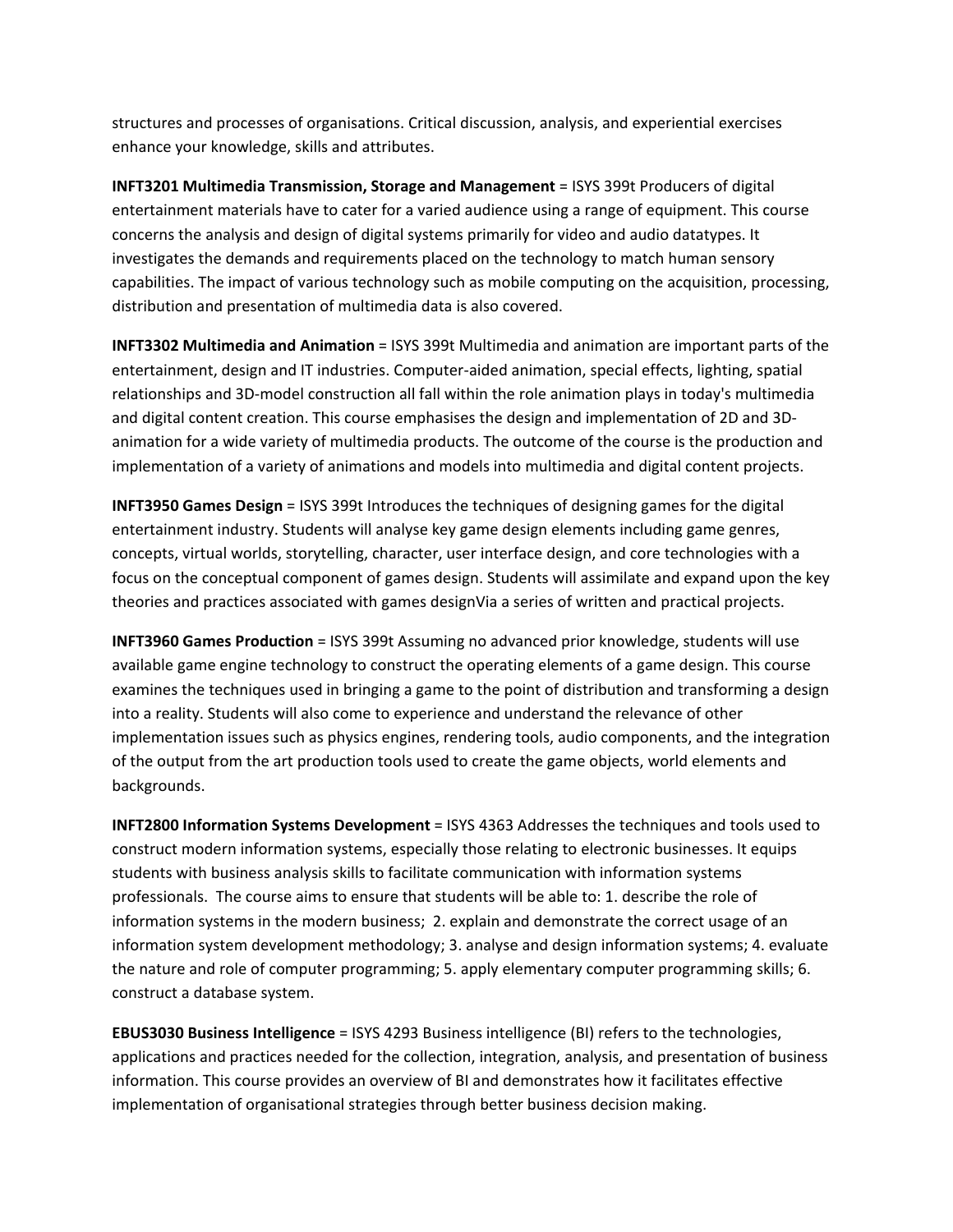**INFT3009 Web Database Interfacing** = ISYS 399t Builds on the technologies used in INFT2008‐ Information Systems Programming to extend the knowledge and skills required to design, implement and maintain a remote, web-based information systems and applications. Emphasis is placed on commercial programming methodologies and techniques. Contemporary core technologies will be used.

**INFT3910 Advanced Software Development** = ISYS 399t Consolidates and refines students' previous software development skills and knowledge, and extends their skills and knowledge into large‐scale, complex software systems. Considers the management and construction of applications sofware projects.

**SENG3130 Software Architecture & Quality Management** = ISYS 399t This course has two major parts: Software Architecture and Quality Management. The first part of this course introduces the field of Software Architecture and develops skills in designing software architectures. A number of architectural styles, focusing on strengths and weaknesses of each, will be discussed. Case studies will be used to demonstrate the design of software architectures. Software architecture has a significant impact on the system quality. The second part of this course introduces concepts of software quality. It examines principles and techniques for designing quality into software, and for measuring and monitoring quality in software. It focuses on the use of standards, and on formal and informal methods for software verification and validation.

**SENG3300 User Interface Design** = ISYS 399t Introduces design and analysis methods for user interface design. Relevant perceptual psychology is introduced, and guidelines for user interface design are derived. Design methods are discussed. Analysis of interfaces by experimentation on humans is described. The subject includes a large practical project in which the students engineer a user interface.

**SENG3400 Network and Distributed Computing** = ISYS 399t This course introduces students to lower‐ level aspects of computer networking such as: wiring and protocols; LAN technologies; WAN protocols and techniques (eg routing, IP, TCP and UDP) underpinning internets. An examination of the concepts, theory and practice of software development in distributed environments follows. The basic foundations for distributed computing are presented. These topics are then expanded to cover the advanced distributed system programmer support provided by middleware. Examples involving commercial distributed computing environments are included to illustrate the decisions and techniques made by designers of distributed software systems.

## **Marketing**

**MKTG2100 Principles of Marketing** = MKTG 3433 To achieve business success requires constant review of marketing strategies and maintenance of marketing knowledge. The Principles of Marketing introduces foundational concepts/frameworks in marketing and develops both strategic and short‐term marketing and planning perspectives. Topics include the marketing environment, market segmentation, new product development and the marketing mix, as well as mix interactions, strategies, implementations and controls. This course develops communication and team processes which are valued attributes within marketing environments.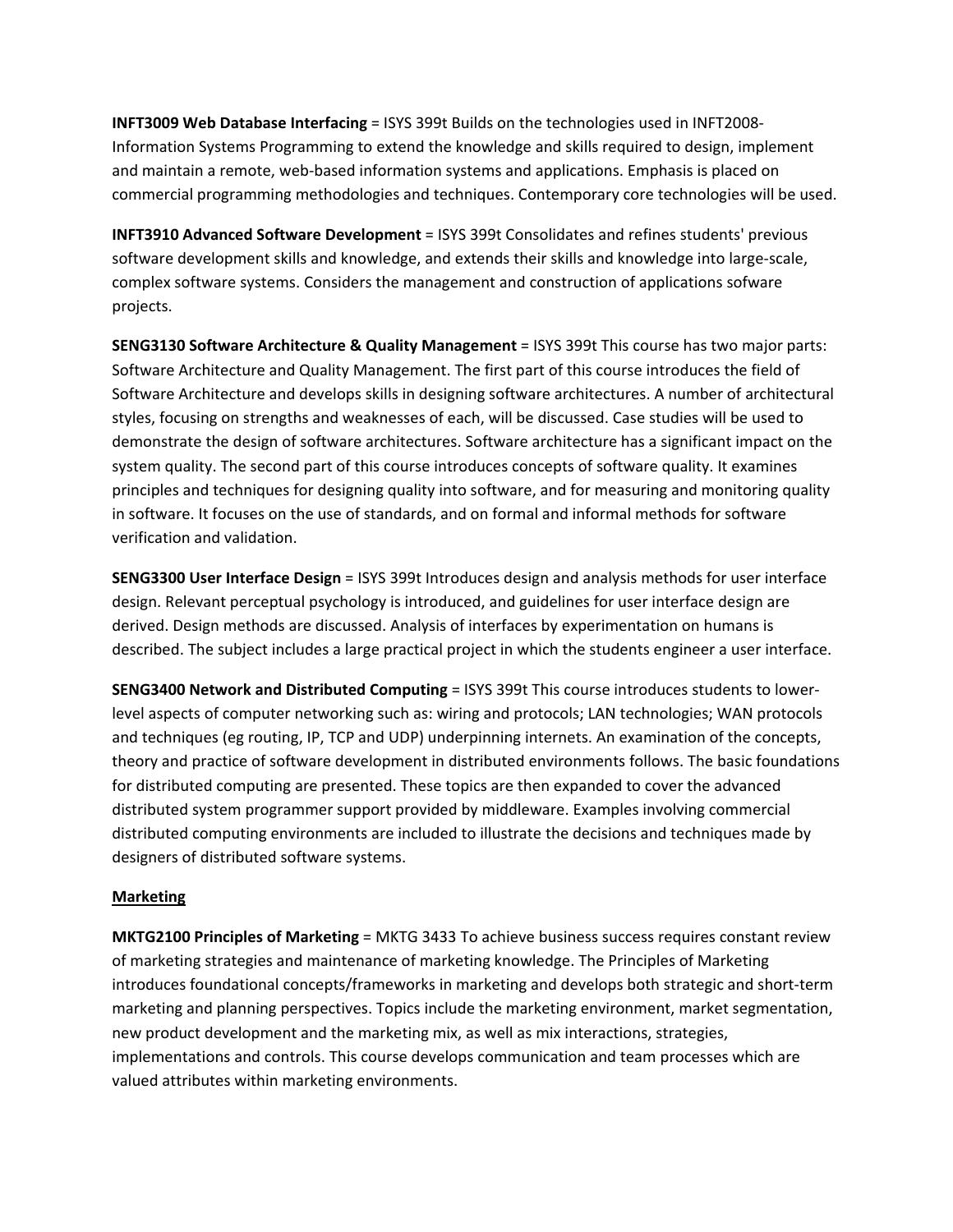**MKTG2101 Consumer Behaviour** = MKTG 3553 Understanding how and why consumers behave in a given way enables marketers to design and implement better marketing strategies. Consumer Behaviour focuses upon understanding consumer decision‐making processes and the various factors that influence these processes. Collaborative work processes, inquiry and communication skills within marketing contexts are focused upon for student attribute development.

**MKTG2010 Marketing Research** = MKTG 3633 Solving business problems and identifying market opportunities involves the employment of varied research techniques. Focusing upon their role, you will apply marketing concepts and theory to market research design; define techniques and methods of research used in the marketing process; develop skills in basic analysis of both qualitative and quantitative data, including the use of computer based statistical analytical packages, and the methods by which the data can be turned into useful information. Engaging in both independent and group research enriches problem solving and decision making attributes valued within marketing environments.

**MKTG3001 Industrial Marketing Management** = MKTG 399t Business‐to‐Business Marketing also known as Industrial, Organisational or Business Marketing, represents over 50 percent of the worlds business activity. The distinctive nature of this sector necessitates specialized knowledge in its implementation and strategic choice over all the elements of the marketing mix. Business‐to‐Business marketing is becoming increasingly dynamic and complex in the face of growing globalization of business. Developing an understanding of business markets, the business marketing environment and the application of theory to business‐to‐business markets is the primary focus. Working with global cases you engage in inquiry processes characteristic of Industrial Marketing contexts and environments.

**MKTG3060 International Marketing** = MKTG 4633 Remaining competitive in a changing environment requires organisations to continuously adapt to market forces. The complexities of marketing in an international environment are examined while addressing local market characteristics. Marketing theory and consumer behaviour addressed in other marketing courses is expanded upon as well as incorporating theory specific international/global marketing management. Communication and collaborative work processes are emphasised as important attributes for the international marketing professional.

**MKTG3000 Strategic Marketing Management** = MKTG 4853 Strategic Marketing Management encompasses marketing strategy elements and their integration. Focus will be upon developing your abilities to apply various principles and theories to specific problems. Competitive marketing strategies are introduced, and theories are applied to different economic environments as well as to different competitive environments. Encouraging a practical approach to strategy, students engage in interactive problem solving, field work and contemporary case analysis.

**LEGL2006 Marketing Law** = MKTG 399t Globalisation and technology dictate that todays marketing professional keep abreast of national and international legislation influencing competitiveness. Marketing law seeks to examine selected aspects of the legal environment which impact on the marketing of products and services nationally and internationally. Intellectual property rights, patents,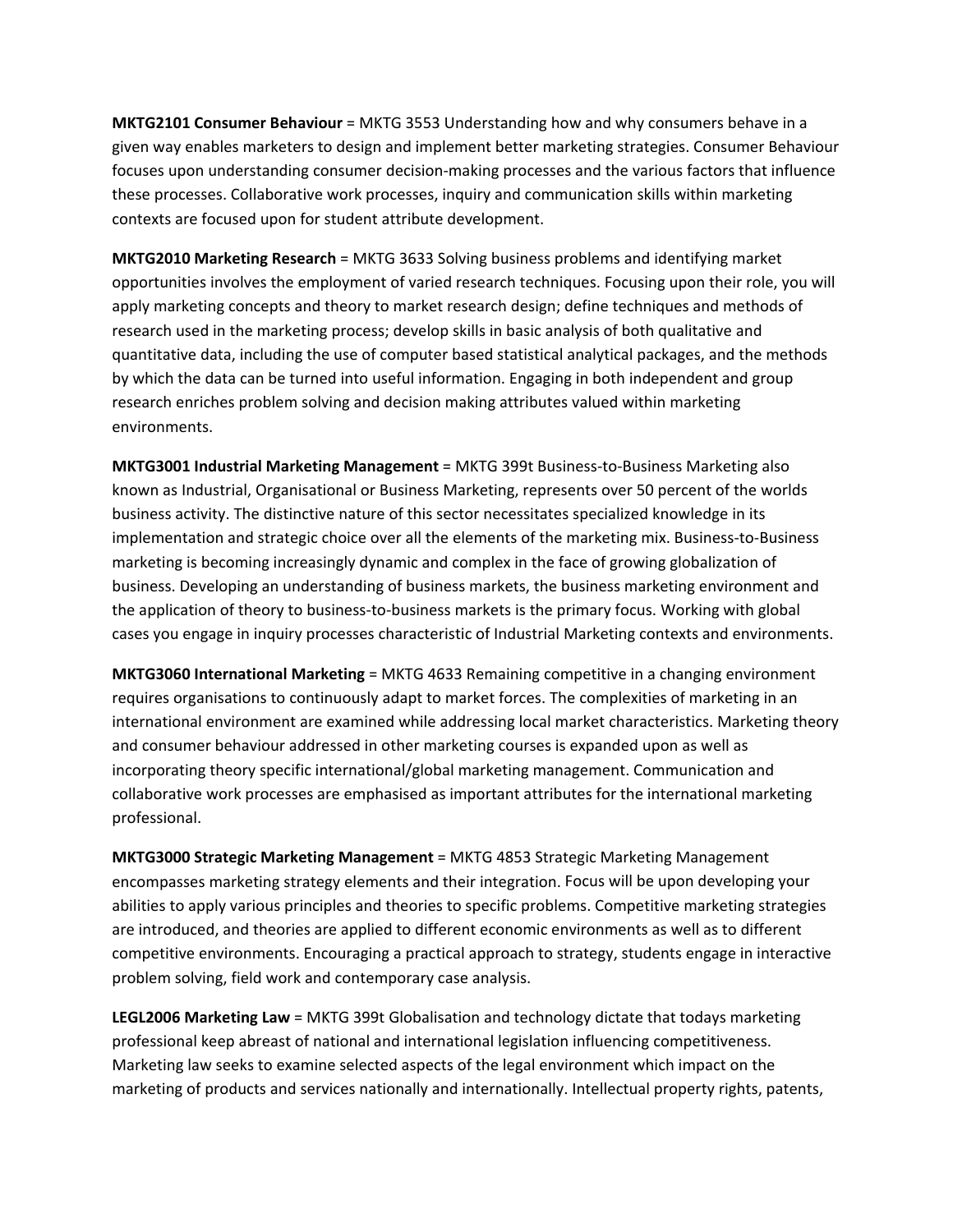copyright, trade secrets, advertising, trade marks are included within the course content. Legal implication can determine the marketing decision-making process. Importantly you will gain an awareness of the standards and their implementation necessary for appropriate professional marketing practice.

**MKTG2102 Advertising and Promotion Strategy** = MKTG 399t Business and marketing objectives define effective communications strategy. The nature and design of communication strategies in terms of customer‐marketer interaction is examined with the traditional theories and the future implications of emerging technologies considered. Wherever appropriate, the content is international in its perspective. Students engage in independent and collaborative work processes to design and communicate strategies reflective of authentic practice in Advertising and Promotion.

**MKTG2103 Retail Marketing** = MKTG 4433 Retail Marketing looks at all aspects of analysing the overall distribution system, the retail environment, and developing and implementing retail strategies, through an in depth analysis of: location decisions, store design, merchandising processes, pricing, promotion, customer service and retail selling. National and international retail perspectives are reflected and emphasis is given to developing collaborative work processes and critical and adaptive thinking skills, both valued attributes within the profession.

**MKTG3040 Services Marketing** = MKTG 399t Service industries dominate advanced economies. Services Marketing examines the differences between the marketing of goods and services and extends the traditional strategic marketing mix to include additional elements appropriate to the distinct features of services. Other topics include internal marketing, managing evidence, relationship marketing, services and globalisation, quality service delivery and measurement and service customisation. Independently and collaboratively, students engage in Services Marketing inquiry and research developing valued problem solving and decision making attributes.

**MKTG3070 Applied Marketing Research** = MKTG 399t Applied Marketing Research focuses on the collection, analysis and reporting of market research data, with a majority of the lectures geared toward illustrating when to use which quantitative analytical techniques and how to understand and report results, including key multivariate techniques. Students identify a research area to address, develop and implement a research programme to address specific questions, analyse data in depth (including utilising one or more of the advanced techniques) and report their findings and conclusions. This course is available to Bachelor of Business students who have obtained an average mark of at least 65% in the following three Marketing courses: MKTG1000, MKTG2000, MKTG2010, or by arrangement with the Head of the School of Business and Management.

**MNGT3002 Knowledge Management** = MKTG 399t Knowledge is a distinct key to competitive business advantage. Knowledge Management sensitizes you to the importance and practice of the development and management of non-tangible worth (principally human-based knowledge) in modern organizations. The need for reciprocal concern for both structures and processes is important for dealing with organizational change and development. Recognizing graduate needs expressed by industry, the development and application of both technical and people management skills within Knowledge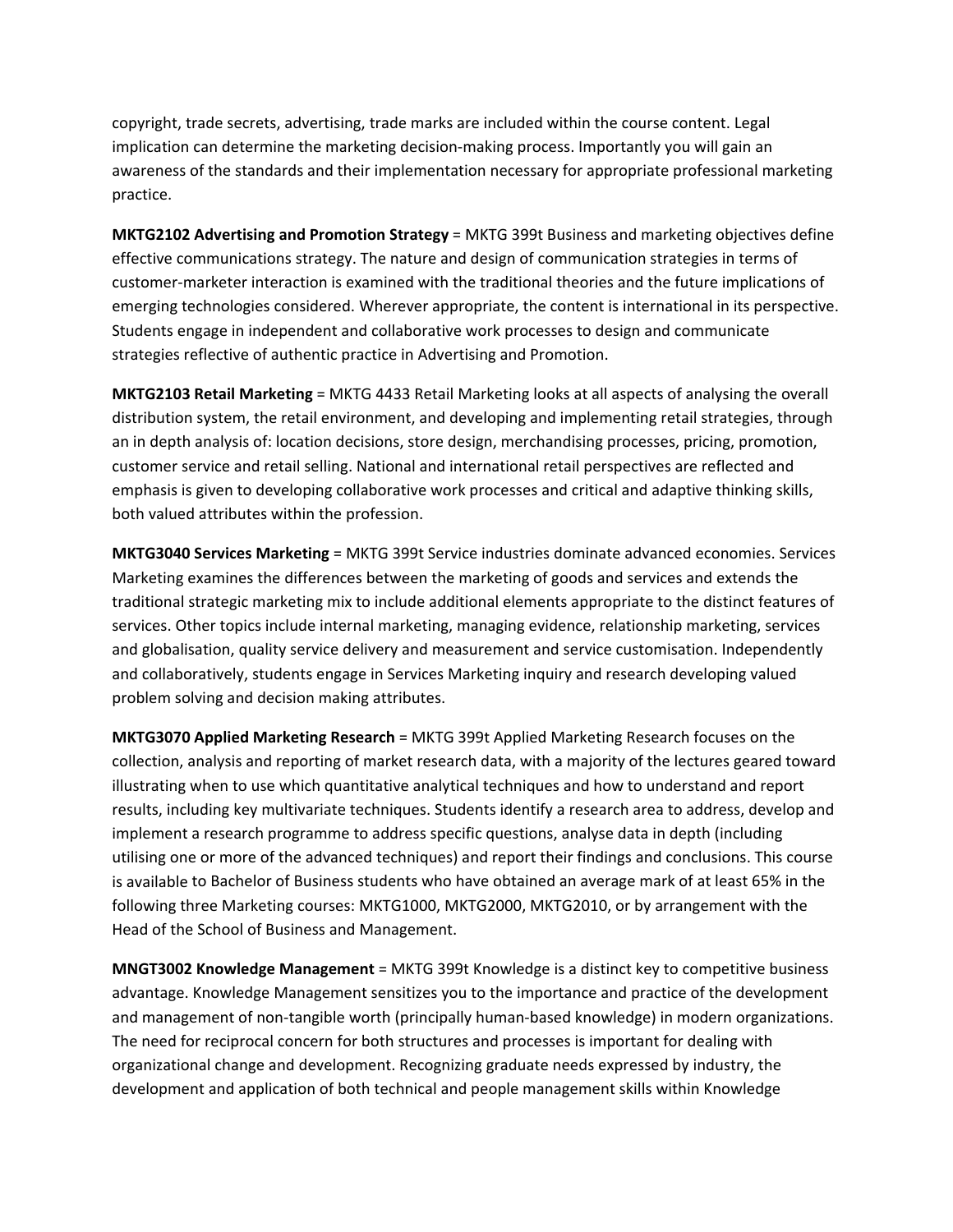Management environments is emphasised. Critical discussion and analysis of key theoretical and practical aspects of knowledge management enhances problem solving and communication attributes valued within the profession.

**TOUR3003 Tourism Marketing** = MKTG 399t Increasing the development and promotion of sustainable tourism is a planned and progressive strategy. Building upon the 'Principles of Marketing' offered in the Bachelor of Business core, this course investigates a range of approaches and issues associated with marketing tourism. Using selected case studies from the Asia‐Pacific region the course examines the challenges of contemporary marketing approaches to the development and promotion of sustainable tourism. Working through experiential exercises you will undertake research and marketing strategies reflective of current professional practice.

### **Supply Chain Management**

**OPSM2000 Supply Chain Management** = TLOG 3443 Logistics and supply chain management is an integrated process‐driven component of the business organisation. This course introduces students to the elements of logistics and supply chain management, the role and application of supply chain management principles and analytical tools, and their application in basic inventory management, warehousing and transportation management. The aspects of strategic integrated logistics management, benchmarking and global logistics activities will also be examined.

**MATH3840 Optimisation in Business and Industry** = TLOG 399t This course showcases the enormous impact of optimisation in business and industry, particularly in supply chain logistics. Optimisation forms the basis for strategic planning in many key sectors, and underpins much decision support software for operational planning and scheduling. With the growth of larger, more complex, and often global enterprises, optimisation has become an essential tool for the planning and management of such enterprises. Many businesses and industry depend critically on optimisation for their profitability. The course will investigate mathematical approaches used in recent years to address critical issues for business and industry, particularly in the areas of logistics and supply chains. Integrated supply chain modelling, network planning, inventory management, and approaches solution of large‐scale models will all be explored.

**OPSM3000 Managing Logistics Operations in Supply Chains** = TLOG 3613 Logistics operations focuses on specifically managing those processes which produce and distribute products and services. All organisations face various logistics issues within their supply chains. We specifically focus upon procurement, warehousing and distribution, with each student investigating the complexities of managing these functions. Through the employment of various analytical and management tools introduced in this course students will be taught to manage procurement, warehousing and distribution functions effectively and efficiently.

**OPSM3001 Supply Chain Strategy** = TLOG 4653 Within global marketplaces a well executed supply chain strategy creates value for the organization. The major emphasis is placed upon the importance of strategic thinking and applying strategic decision making to various elements of managing a supply